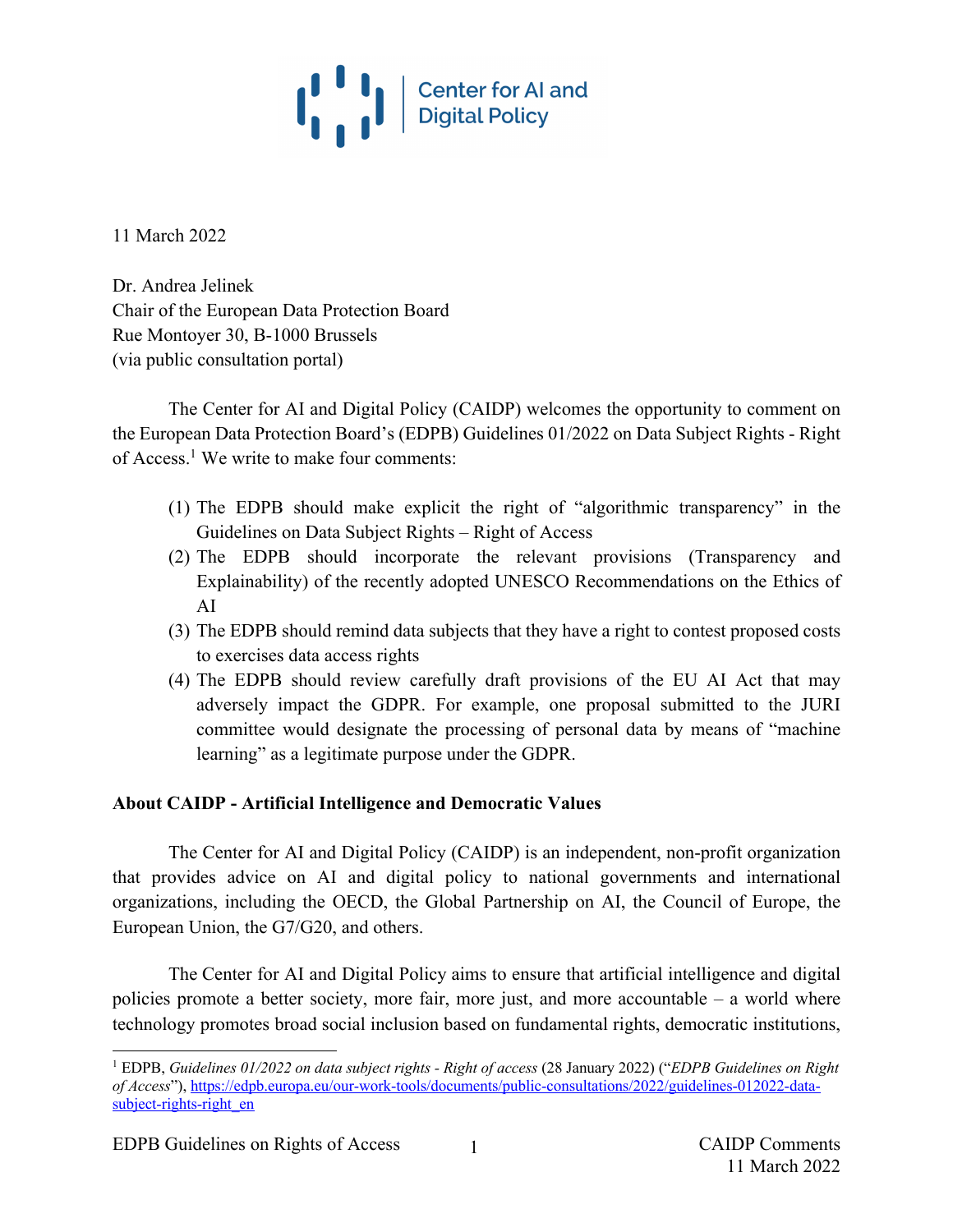# I Center for Al and

and the rule of law. We work with more than 100 AI policy experts in almost 40 countries and recently published the report Artificial Intelligence and Democratic Values which surveys and assesses the AI policies and practices of 50 countries around the world.2 We have provided recommendations to the G20 nations - in our Statement to G-20 Digital Economy Task Force (DETF), we urged the G20 to focus on fairness, accountability, transparency for all AI systems, and to endorse "red lines" for certain AI deployments that violate fundamental freedom.<sup>3</sup>

One of CAIDP's core goals is to promote public participation in the AI policy process. We have established the "Public Voice" page to encourage public participation in the policy process.<sup>4</sup> This initiative supports government efforts to engage the public in AI decision-making and helps to produce better informed and more legitimate AI policies.

We appreciate the opportunity the EDPB has provided for public comment on the Right of Access for Data Subjects. Access is a critical requirement for automated decision-making as it promotes transparency and helps ensure accountability. Our comments below speak to the particular need to ensure this right is robustly applied in AI applications, including algorithmicbased decision-making and machine learning.

We also commend the EDPB for your report last year with the European Data Protection Supervisor (EDPS) calling for a ban on the use of AI techniques for facial recognition in public spaces.5 In our report *Artificial Intelligence and Democratic Values*, we called for a prohibition on facial surveillance.<sup>6</sup> We have since determined that the ability to prohibit the use of facial surveillance may, at this time, be one of the best indicators of democratic limits on AI technology.<sup>7</sup> We noted the report and resolution of the European Parliament following the EDPB-EDPS report.<sup>8</sup> We hope that the EU AI Act will incorporate the recommendations you have provided.

<sup>8</sup> European Parliament Research Service, *Regulating facial recognition in the EU* (September 2021), https://www.europarl.europa.eu/RegData/etudes/IDAN/2021/698021/EPRS\_IDA(2021)698021\_EN.pdf; European Parliament*, Resolution on artificial intelligence in criminal law and its use by the police and judicial authorities in criminal matters* (6 October 2021)

<sup>2</sup> CAIDP, *Artificial Intelligence and Democratic Values 2021* (2022) ("*CAIDP AI and Democratic Values report*") https://www.caidp.org/app/download/8376927963/AIDV-Index-2021.pdf?

<sup>3</sup> CAIDP, *Statement for the Digital Economy Task Force* (17 March 2021), https://www.caidp.org/app/download/8303562963/CAIDP-DETF-03172021.pdf

<sup>4</sup> CAIDP, *The Public Voice,* https://www.caidp.org/public-voice/

<sup>5</sup> EDPB, *EDPB & EDPS call for ban on use of AI for automated recognition of human features in publicly accessible spaces, and some other uses of AI that can lead to unfair discrimination (*21 June 2021), https://edpb.europa.eu/news/news/2021/edpb-edps-call-ban-use-ai-automated-recognition-human-features-publiclyaccessible\_en

<sup>6</sup> *CAIDP AI and Democratic Values report.*

<sup>7</sup> CAIDP, *Statement in support of European Citizen Initiative to Ban Biometric Mass Surveillance* (3 March 2021), https://www.caidp.org/app/download/8299428763/CAIDP-ECI-03032021.pdf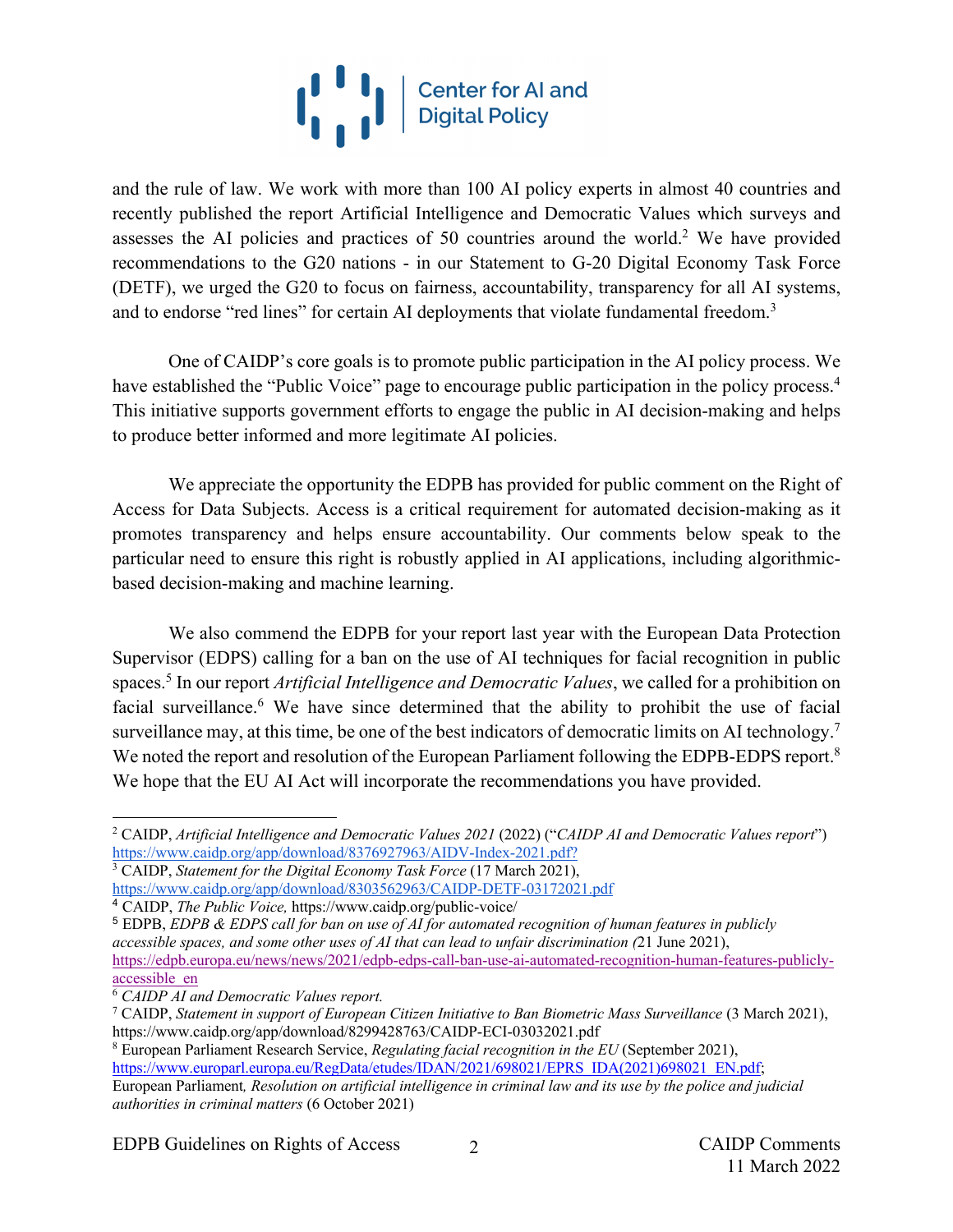

We agree also with other recommendations contained in the EDPB/EDPB Report on the EU AI Act, including a ban on AI systems using biometrics to categorize individuals by ethnicity, gender, political or sexual orientation, as well as the use of AI to infer emotions, except for very narrow cases(and for the benefit of individuals). We also support your recommendation to prohibit any type of social scoring. The UNESCO's Recommendation on the Ethics of Artificial Intelligence states that "*AI systems should not be used for social scoring or mass surveillance purposes.*"9 The UNESCO AI Recommendation also found that "*greater transparency contributes to more peaceful, just, democratic and inclusive societies.*"10 The UN High Commissioner for Human Rights has called for a prohibition on AI practices that violate international human rights law and a moratorium on the use of facial recognition for mass surveillance.<sup>11</sup>

We also support the recent call of EDPB for Experts to "cooperate with Supervisory Authorities around the European Economic Area (EEA), on different stages of their investigation and enforcement activities in the field of data protection law."12 One of the key tasks of Supervisory Authorities, as set out in the GDPR, is to "monitor relevant developments, insofar as they have an impact on the protection of personal data, in particular the development of information and communication technologies and commercial practices."13 In addition to assisting Supervisory Authorities enforce the safeguarding of personal data, the Pool of Experts could also provide advice concerning new technologies and new business practices that implicate data protection. The Working Party 29, the predecessor of the EPDB, issued many such reports on these topics.14

### **The EDPB's Guidelines 01/2022 on data subject rights - rights of access**

<sup>9</sup> *UNESCO Recommendations on the Ethics of AI* at 7 (2021) (Recommendation #26), https://unesdoc.unesco.org/ark:/48223/pf0000380455; CAIDP, *UNESCO Finalizes Recommendation on AI Ethics,*  CAIDP Update 2.25 (2 July 2021), https://www.caidp.org/app/download/8330514463/CAIDP-Update-2.26.pdf; <sup>10</sup> *UNESCO Recommendations on the Ethics of AI* at 9 (2021) (Recommendation #38),

https://unesdoc.unesco.org/ark:/48223/pf0000380455;

<sup>11</sup> United Nation Human Rights Office of the High Commissioner, *Artificial intelligence risks to privacy demand urgent action – Bachelet* (15 September 2021),

https://www.ohchr.org/EN/NewsEvents/Pages/DisplayNews.aspx?NewsID=27469&LangID=E

- <sup>12</sup> EDPB, Call for Experts, the new EDPB Support Pool of Experts (21 February 2022),
- https://edpb.europa.eu/news/news/2022/call-experts-new-edpb-support-pool-experts\_en <sup>13</sup> GDPR, Article 57(1)(i), https://gdpr-info.eu/art-57-gdpr/

EDPB Guidelines on Rights of Access 3 CAIDP Comments

https://www.europarl.europa.eu/doceo/document/TA-9-2021-0405\_EN.pdf

<sup>14</sup> See, for example, Article 29 Data Protection Working Party, *Opinion 2/2002 on the use of unique identifiers in telecommunication terminal equipments: the example of IPv6* (30 May 2002), https://ec.europa.eu/justice/article-29/documentation/opinion-recommendation/files/2002/wp58\_en.pdf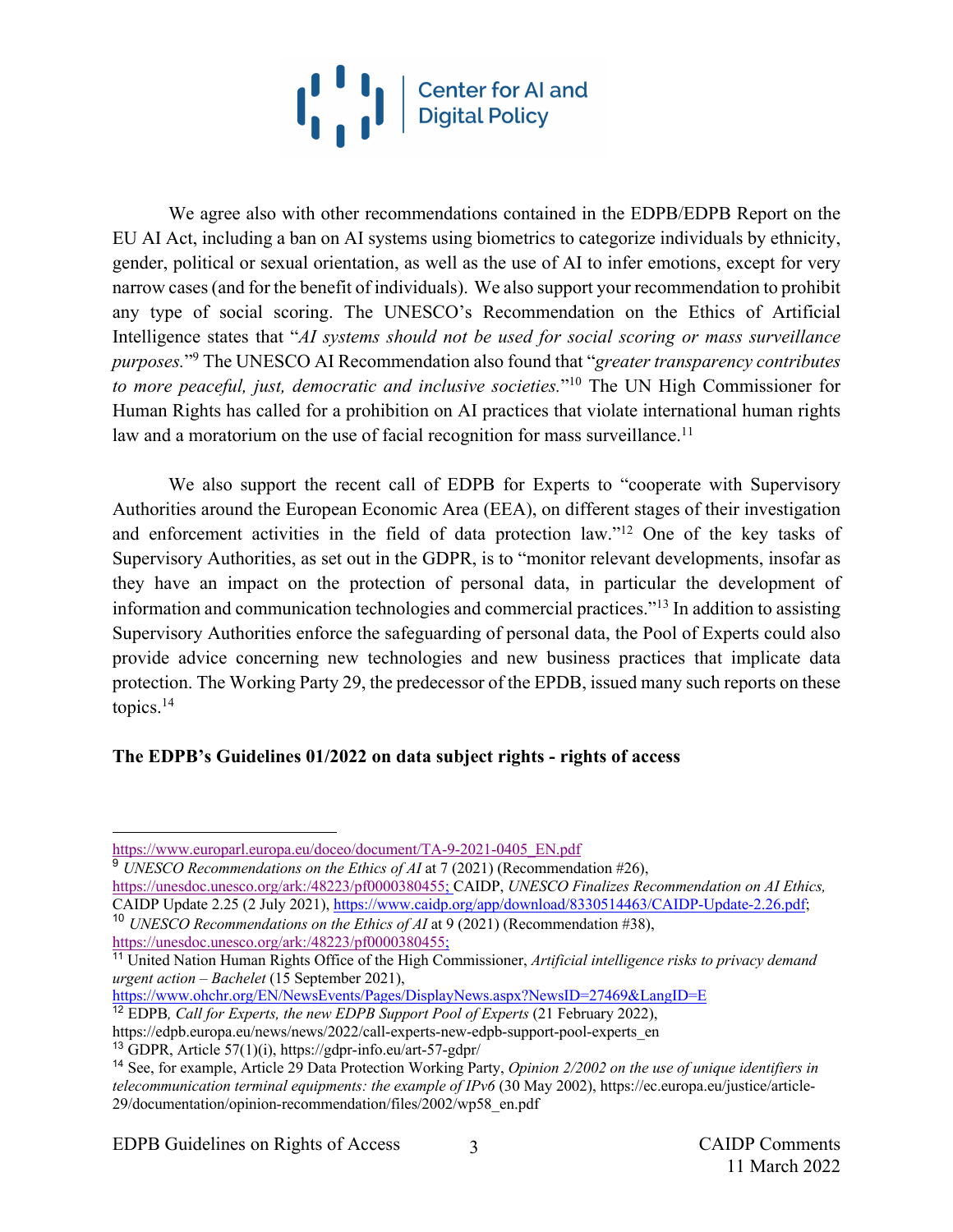# $\begin{pmatrix} 1 & 1 \\ 1 & 1 \end{pmatrix}$ Center for AI and<br>Digital Policy

Our assessment of the draft Guidelines  $01/2022$  on data subject rights - rights of access<sup>15</sup> ("Guidelines") is favorable. The proposed Guidelines strengthen the purpose and application of the GPDR. The EDPB Guidelines contribute to more accountability on the use of personal data within the European Union and provide a reference for promoting algorithmic transparency and explainability. As such, this document addresses regulatory shortcomings with regards to the enforcement of the GDPR<sup>16</sup> as recognized by the European Commission.<sup>17</sup>

The EDPB Guidelines strenghthen data subjects' rights. As the EDPB Guidelines explain: 18

The overall aim of the right of access is to provide individuals with sufficient, transparent and easily accessible information about the processing of their personal data so that they can be aware of and verify the lawfulness of the processing and the accuracy of the processed data. This will make it easier - but is not a condition - for the individual to exercise other rights such as the right to erasure or rectification.

The EDPB Guidelines further explain:

The right of access includes three different components:

- Confirmation as to whether data about the person is processed or not,
- Access to this personal data and
- Access to information about the processing, such as purpose, categories of data and recipients, duration of the processing, data subjects' rights, and appropriate safeguards in case of third-country transfers.

These factors are vital to creating ethical data handling policies and frameworks, including for future AI design and development.<sup>19</sup> The CAIDP, thus, praises the steps that these guidelines take in the service of addressing a regulatory and logistical gap with regards to the GDPR's implementation to AI-empowered systems and celebrates the opportunity to comment on this vital legislative document.

https://www.dataguidance.com/news/eu-commission-publishes-report-implementation-specific

EDPB Guidelines on Rights of Access 4 CAIDP Comments

<sup>15</sup> *EDPB Guidelines on Right of Access* at 2.

<sup>16</sup> European Commission, *Two years of the GDPR: Questions and answers* (24 June 2020) https://ec.europa.eu/commission/presscorner/detail/en/qanda\_20\_1166

<sup>17</sup> European Commission, *Report on the implementation of specific provisions of the General Data Protection Regulation* (6 January 2021),

<sup>18</sup> *EDPB Guidelines on Right of Access* at 2.

<sup>19</sup> *CAIDP AI and Democratic Values report*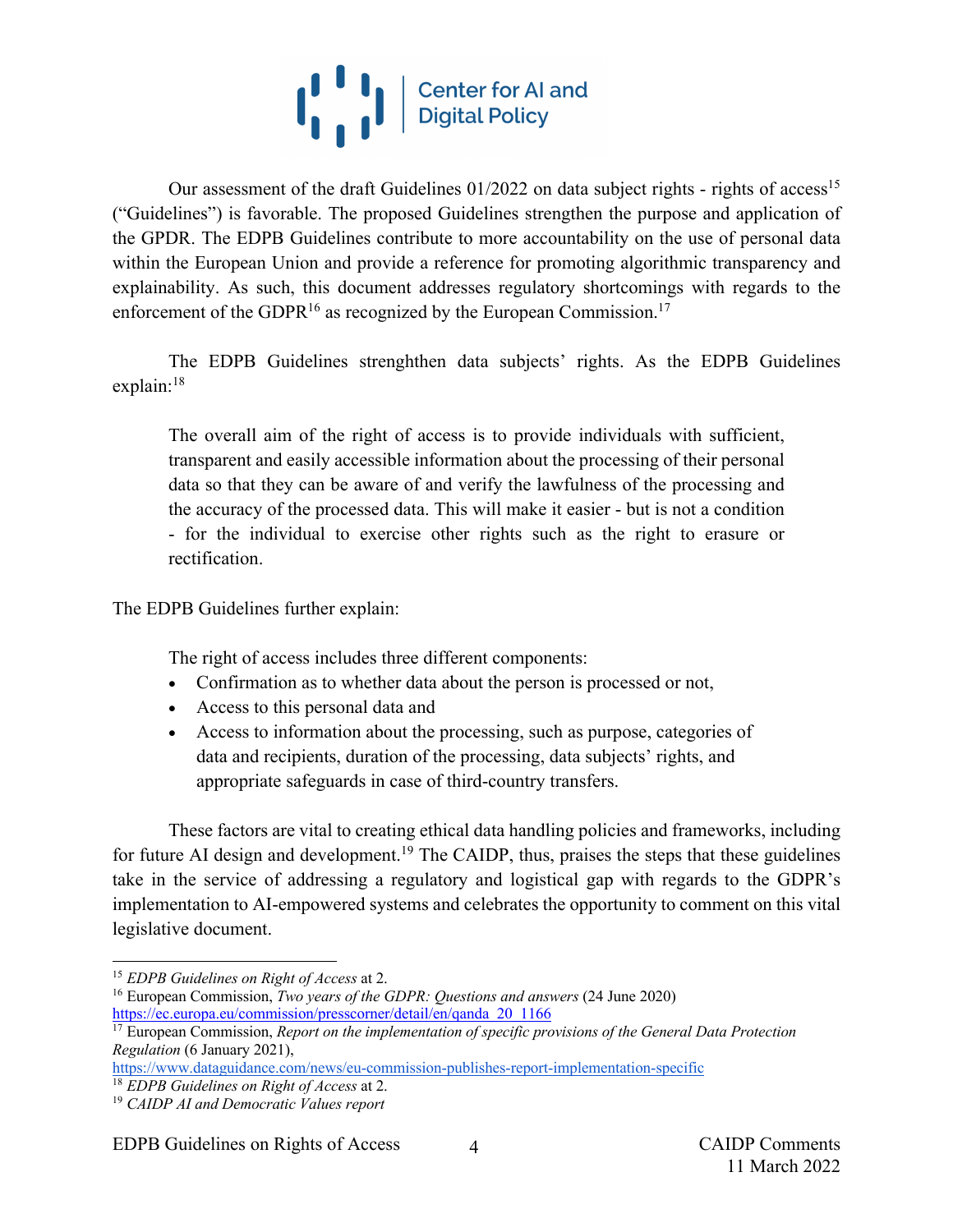

Below are further recommendations of the CAIDP for the deliberations of the Guidelines, including several provisions from the UNESCO Recommendation on the Ethics of  $Al^{20}$  that could be incorporated (in whole or part) into the Guidelines.

*CAIDP recommends that the Guidelines Explicitly Require Algorithmic Transparency for All Decisions Concerning the Processing of Personal Data*

The Guidelines clarify in 4.3 that according to Art. 15 (1)(h) GDPR "every data subject should have the right to be informed, in a meaningful way, inter alia, about the existence and the underlying logic of automated decisions, including profiling concerning the data subject and about the significance and the envisaged consequences that such processing could have."<sup>21</sup>

This obligation follows from the obligation to make known the "logic of the processing" in the original EU Data Protection Directive, $22$  as well as modernized Council of Europe Convention on Privacy ("108").<sup>23</sup> Theses normative standards have received a fuller elaboration in the recently adopted UNESCO Recommendation on the Ethics of  $AI^{24}$  In the Age of AI, algorithmic transparency should be the cornerstone of the right of access concerning the processing of personal data.

The EDPB Guidelines should make clear the need for algorithmic transparency concerning employment,<sup>25</sup> credit, education, criminal justice, and public benefits decisions. All of these are considered high risk in the proposed EU Artificial Intelligence  $Act^{26}$  as they have far-reaching consequences for data subjects and therefore need special attention and safeguards. Transparency and responsible disclosure regarding AI systems, particularly in these areas, is crucial to enable

<sup>20</sup> *UNESCO Recommendations on the Ethics of AI* (2021),

https://unesdoc.unesco.org/ark:/48223/pf0000380455

<sup>21</sup> *EDPB Guidelines on Right of Access* at 38.

<sup>&</sup>lt;sup>22</sup> Directive  $95/46/EC$  On the protection of individuals with regard to the processing of personal data and on the free movement of such data (1995),

https://eur-lex.europa.eu/legal-content/EN/TXT/?uri=celex%3A31995L0046

<sup>&</sup>lt;sup>23</sup> Council of Europe, *Convention for the Protection of Individuals with regard to Automatic Processing of Personal Data* (1981),

https://rm.coe.int/1680078b37

<sup>24</sup> *UNESCO Recommendations on the Ethics of AI* (2021) https://unesdoc.unesco.org/ark:/48223/pf0000380455

<sup>25</sup> CAIDP, *Dutch Uber Case Highlights Concerns About AI Decision-making,* CAIDP Update (13 February 2021) https://dukakis.org/center-for-ai-and-digital-policy/dutch-uber-case-highlights-concerns-about-secretive-ai-decisionmaking/

<sup>26</sup> European Commission, *Regulatory framework on AI | Shaping Europe's digital future* (2021), https://digital-strategy.ec.europa.eu/en/policies/regulatory-framework-ai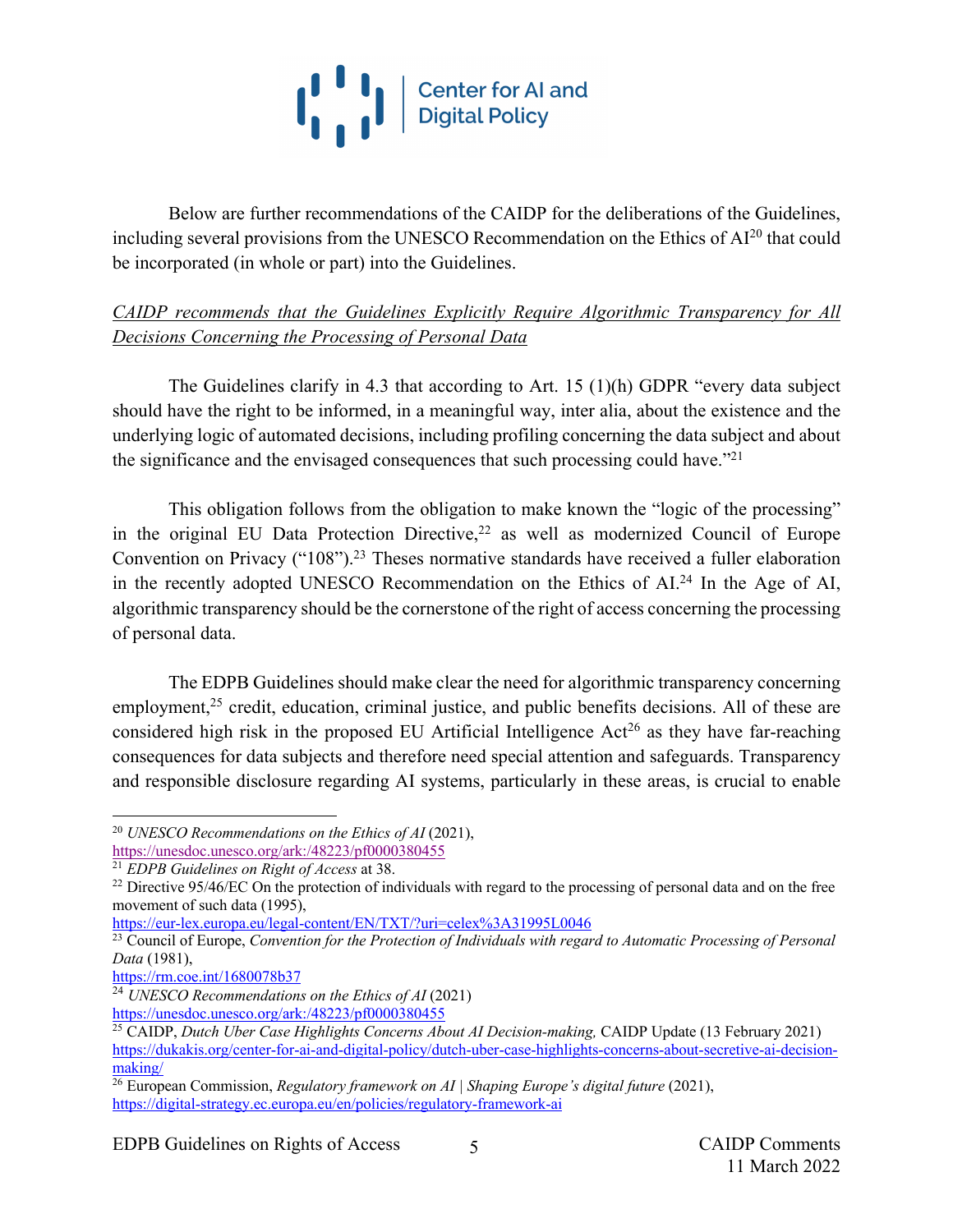# $\begin{bmatrix} 1 & 1 \ 1 & 1 \end{bmatrix}$  Center for Al and

those affected by an AI system to understand the outcome as stated in the OECD AI Principles  $1.3<sup>27</sup>$ . In this line, algorithms should be subject to independent third-party audits to determine whether they are accurate, fair, provable, reliable, replicable, and verifiable.<sup>28</sup>

Disclosing the decision-making process allows the detection of bias or unfair decisions, and enables data subjects to take appropriate action. In addition, individuals should be able to access the reasons for a decision affecting their rights and freedoms and have the option of making submissions to a designated staff member of the private sector company or public sector institution able to review and correct the decision.

As the UNESCO Recommendation on AI Ethics has found:

The transparency and explainability of AI systems are often essential preconditions to ensure the respect, protection and promotion of human rights, fundamental freedoms and ethical principles. Transparency is necessary for relevant national and international liability regimes to work effectively. A lack of transparency could also undermine the possibility of effectively challenging decisions based on outcomes produced by AI systems and may thereby infringe the right to a fair trial and effective remedy, and limits the areas in which these systems can be legally used.<sup>29</sup>

UNESCO further observed that transparency "allows for public scrutiny that can decrease corruption and discrimination, and can also help detect and prevent negative impacts on human rights. Transparency aims at providing appropriate information to the respective addressees to enable their understanding and foster trust."

For these reasons, the UNESCO Recommendation states:

People should be fully informed when a decision is informed by or is made on the basis of AI algorithms, including when it affects their safety or human rights, and in those circumstances should have the opportunity to request explanatory information from the relevant AI actor or public sector institutions. In addition, individuals should be able to access the reasons for a decision affecting their rights

<sup>27</sup> *OECD AI Principles* (2019),

https://oecd.ai/en/dashboards/ai-principles/P7

<sup>28</sup> CAIDP, *The Public Voice*

https://www.caidp.org/public-voice/

<sup>&</sup>lt;sup>29</sup> *UNESCO Recommendations on the Ethics of AI* at 9 (2021) (Recommendation #37), https://unesdoc.unesco.org/ark:/48223/pf0000380455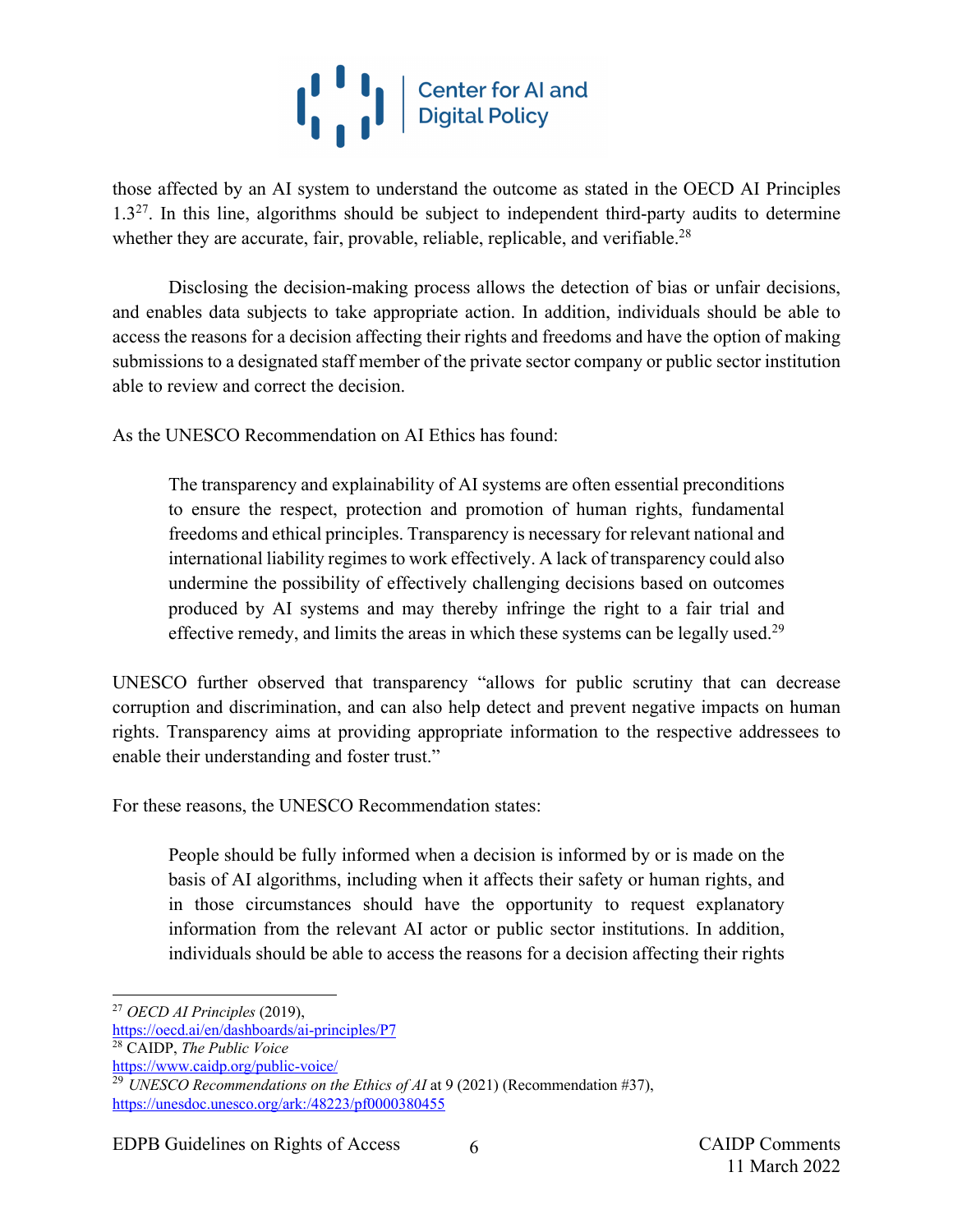

and freedoms, and have the option of making submissions to a designated staff member of the private sector company or public sector institution able to review and correct the decision.30

Separate from transparency is the principle of explainability. As UNESCO has stated:

Explainability refers to making intelligible and providing insight into the outcome of AI systems. The explainability of AI systems also refers to the understandability of the input, output and the functioning of each algorithmic building block and how it contributes to the outcome of the systems. Thus, explainability is closely related to transparency, as outcomes and sub-processes leading to outcomes should aim to be understandable and traceable, appropriate to the context.

For these reasons, UNESCO recommends:

AI actors [controllers and processors] should commit to ensuring that the algorithms developed are explainable. In the case of AI applications that impact the end user in a way that is not temporary, easily reversible or otherwise low risk, it should be ensured that the meaningful explanation is provided with any decision that resulted in the action taken in order for the outcome to be considered transparent.

We strongly support the UNESCO Recommendation on AI and believe that the EDPB should take the opportunity of this review of the right of data subject access to incorporate the UNESCO text, which has already been endorsed by 193 countries.

## *CAIDP recommends that there should be legal redress in instances where a data subject is asked to pay fees*

As a general proposition, individuals should not be required to pay fees to exercise their access rights. The EDPB Guidelines make clear that fees may only be considered in those instances where the controller contends that the request is excessive.

<sup>&</sup>lt;sup>30</sup> *UNESCO Recommendations on the Ethics of AI* at 9 (2021) (Recommendation #38), https://unesdoc.unesco.org/ark:/48223/pf0000380455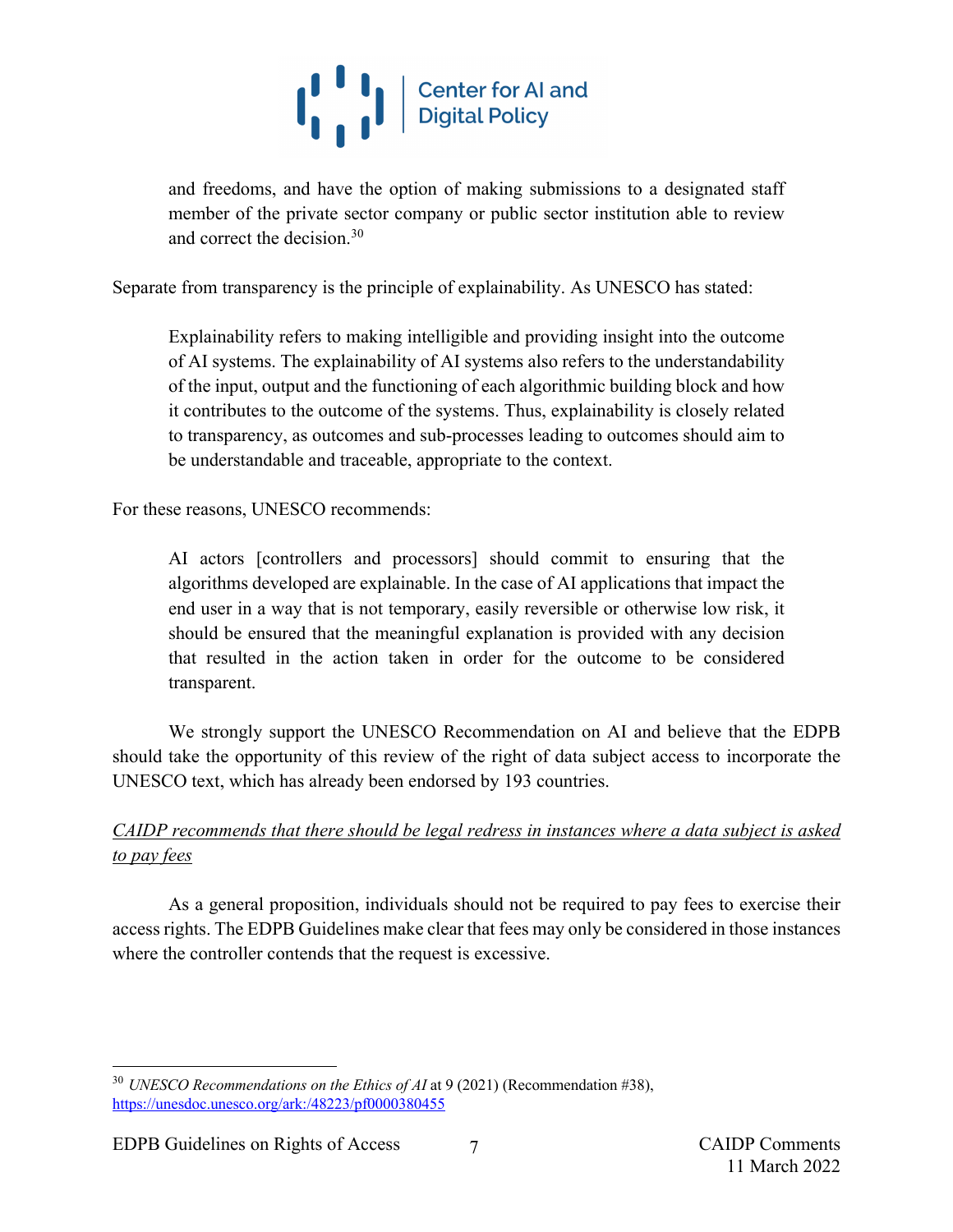

In cases where controllers contends that a request is excessive and proposes to charge a fee to exericise the data access right, the data subject, in addition to being informed of the fee $31$ , should also be informed of their right to lodge a complaint according to Art. 77 GDPR similar to the proposed guideline for a refusal of requests.<sup>32</sup> In all cases, special consideration should be made for persons who are unable to afford data request fees. The right of access should be guided by the principles of transparency and accessibility for the data subject.

### *CAIDP warns that some of the proposed provisions of the EU AI Act could pose a threat to the GDPR*

We also take this opportunity to call the attention of the EDPB to a proposal for the EU AI Act that would designate machine learning as a "legitimate purpose" under the GDPR.<sup>33</sup> We believe this is an extremely concerning proposal that could undermine the entire purpose and structure of the GDPR. We have no dispute with the use of machine learning applications unrelated to the collection and use of personal data. But the processing of personal data necessarily implicates rights and obligations under the GDPR, and there should be no blanket exception simply because the processing is designated as "machine learning."

More generally, we urge the EDPB to review carefully the proposed EU AI Act for provisions that may adversely impact rights currently established in the GDPR. We are specifically interested in how the EU AI Act may "tip the balance" from the well-established rights in the GDPR toward machine-driven AI-systems that could be given *carte blanch* for the processing of personal data.

### **Conclusion**

The Center for AI and Digital Policy supports the proposed EDPB Guidelines on Data Subject Access but strongly suggests the incorporation of the relevant text from the UNESCO Recommendation on AI Ethics to strengthen the right of algorithmic transparency. This will advance the goal of providing individuals meaningful information about the processing of their personal data.

EDPB Guidelines on Rights of Access 8 and 8 and 8 CAIDP Comments

<sup>31</sup> *EDPB Guidelines on Rights of Access*

 $32$  Id.

<sup>33</sup> *Draft opinion of the Committee on Legal Affairs for the Committee on the Internal Market and Consumer Protection and the Committee on Civil Liberties, Justice and Home Affairs on the proposal for a regulation of the European Parliament and of the Council laying down harmonised rules on artificial intelligence (Artificial Intelligence Act) and amending certain Union Legislative Acts* at 13 (March 2, 2022) (Amendment #11, proposed recital 44), https://www.kaizenner.eu/post/juri-draft-aia